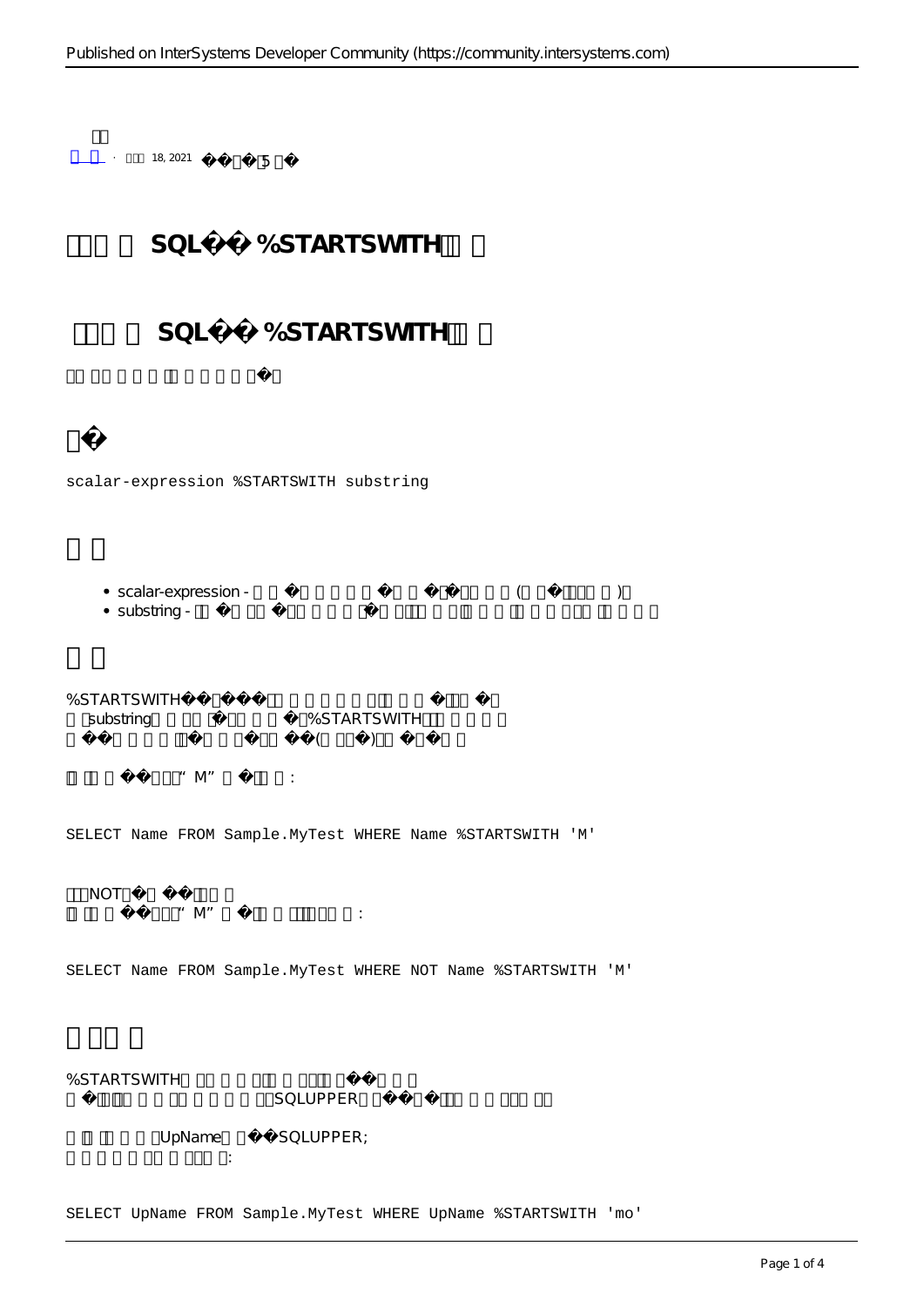WHERE % STARTSWITH

UpName SQLUPPER; 但是子字符串匹配是EXACT(区分大小写):

SELECT UpName FROM Sample.MyTest WHERE %EXACT(UpName) %STARTSWITH 'mo'

%STARTSWITH

ExactName **EXACT**; %SQLUPPER 这个比较不会返回任何字段:

SELECT ExactName FROM Sample.MyTest WHERE %SQLUPPER(ExactName) %STARTSWITH 'Ra'

EXACT

SELECT ExactName FROM Sample.MyTest WHERE %SQLUPPER(ExactName) %STARTSWITH %SQLUPPER( 'Ra')

## **%SelectMode**

%STARTSWITH %SelectMode %SelectMode ODBC Display IRIS (%List) SOL %STARTSWITH  $\%$  $(ODBC)$ 41 (1953 4 4 (\$HOROLOG 41000) 1955 12 28 (\$HOROLOG 41999)) :

```
ClassMethod StartsWith()
{
     s q1 = "SELECT Name,DOB FROM Sample.Person "
     s q2 = "WHERE DOB %STARTSWITH '41%'"
     s myquery = q1_q2
     s tStatement = ##class(%SQL.Statement).%New()
     s tStatement.%SelectMode=1
     s qStatus = tStatement.%Prepare(myquery)
     if qStatus'=1 {
         w "%Prepare failed:" 
         d $System.Status.DisplayError(qStatus) 
         q
     }
     s rset = tStatement.%Execute()
     d rset.%Display()
```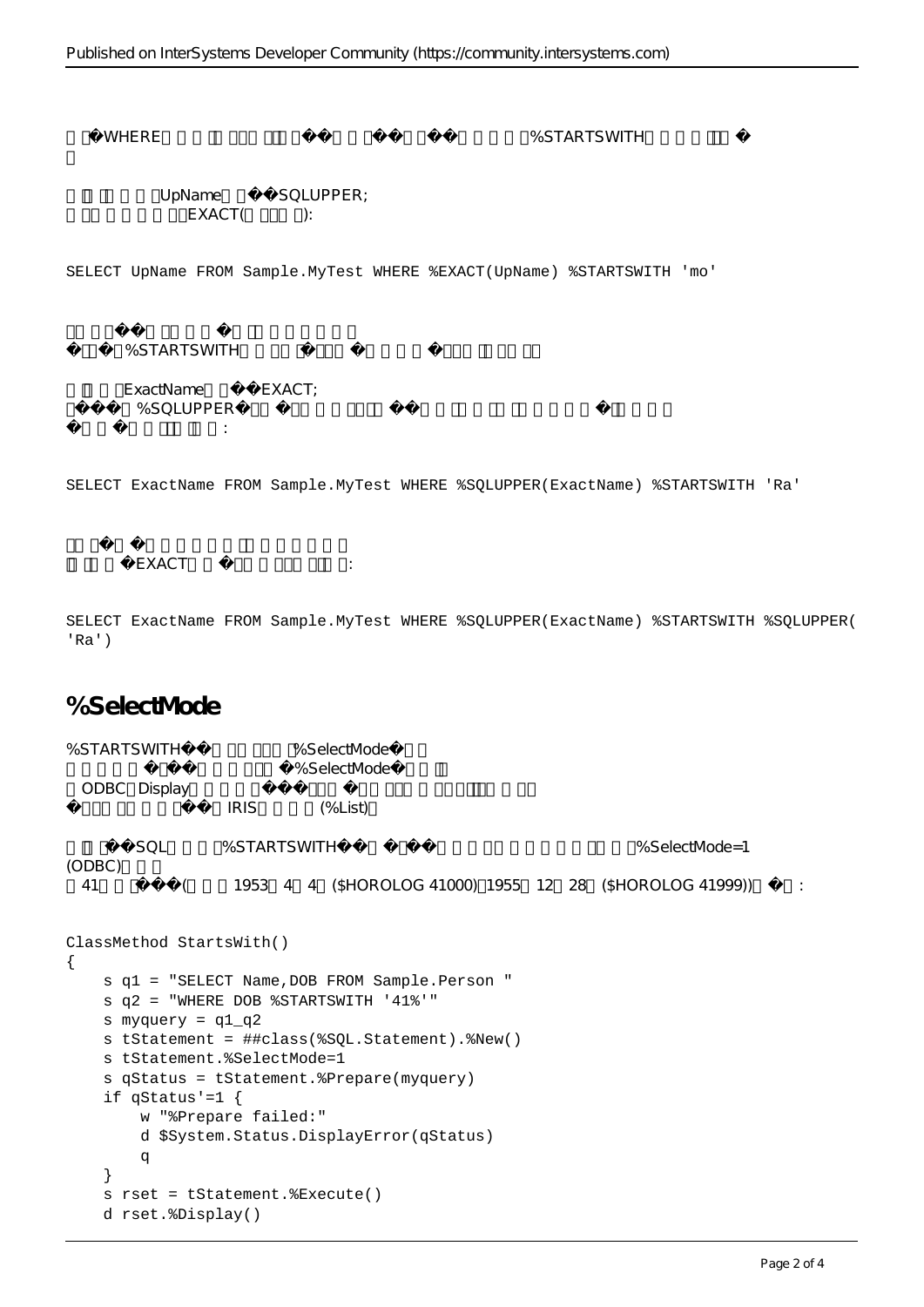```
 w !,"End of data"
}
                           %STARTSWITH %EXTERNAL
          FavoriteColors PH'
SELECT Name,FavoriteColors FROM Sample.Person
WHERE %EXTERNAL(FavoriteColors) %STARTSWITH 'Bl'
 %EXTERNAL<br>DISPLAY
   ""
CHAR(13)
CHAR(10)
                     %STARTSWITH,
SELECT Name,FavoriteColors FROM Sample.Person
WHERE %EXTERNAL(FavoriteColors) %STARTSWITH 'Orange'||CHAR(13)||CHAR(10)||'B'
      过滤null
                                           THE STARTSWITH
                                     如果标量表达式为空且子字符串为"空"值,%STARTSWITH不返回标量表达式。
\overline{C} \overline{C} \overline{C} \overline{C} \overline{C} \overline{C} \overline{C} \overline{C} \overline{C} \overline{C} \overline{C} \overline{C} \overline{C} \overline{C} \overline{C} \overline{C} \overline{C} \overline{C} \overline{C} \overline{C} \overline{C} \overline{C} \overline{C} \overline{C} \overline{("), CHAR(32) CHAR(9)%STARTSWITH
                                      % F X A C T
             %STARTSWITH
                   FavoriteColors :
SELECT Name,FavoriteColors FROM Sample.Person
WHERE FavoriteColors %STARTSWITH NULL
SELECT Name,FavoriteColors FROM Sample.Person
WHERE FavoriteColors %STARTSWITH ''
SELECT Name,FavoriteColors FROM Sample.Person
WHERE FavoriteColors %STARTSWITH ' '
SELECT Name,FavoriteColors FROM Sample.Person
WHERE FavoriteColors %STARTSWITH CHAR(9)
                              %FXTERNAL
   NULL <br>
%STARTSWITH NULLNULL<sub>W</sub>, NULL
```
Published on InterSystems Developer Community (https://community.intersystems.com)